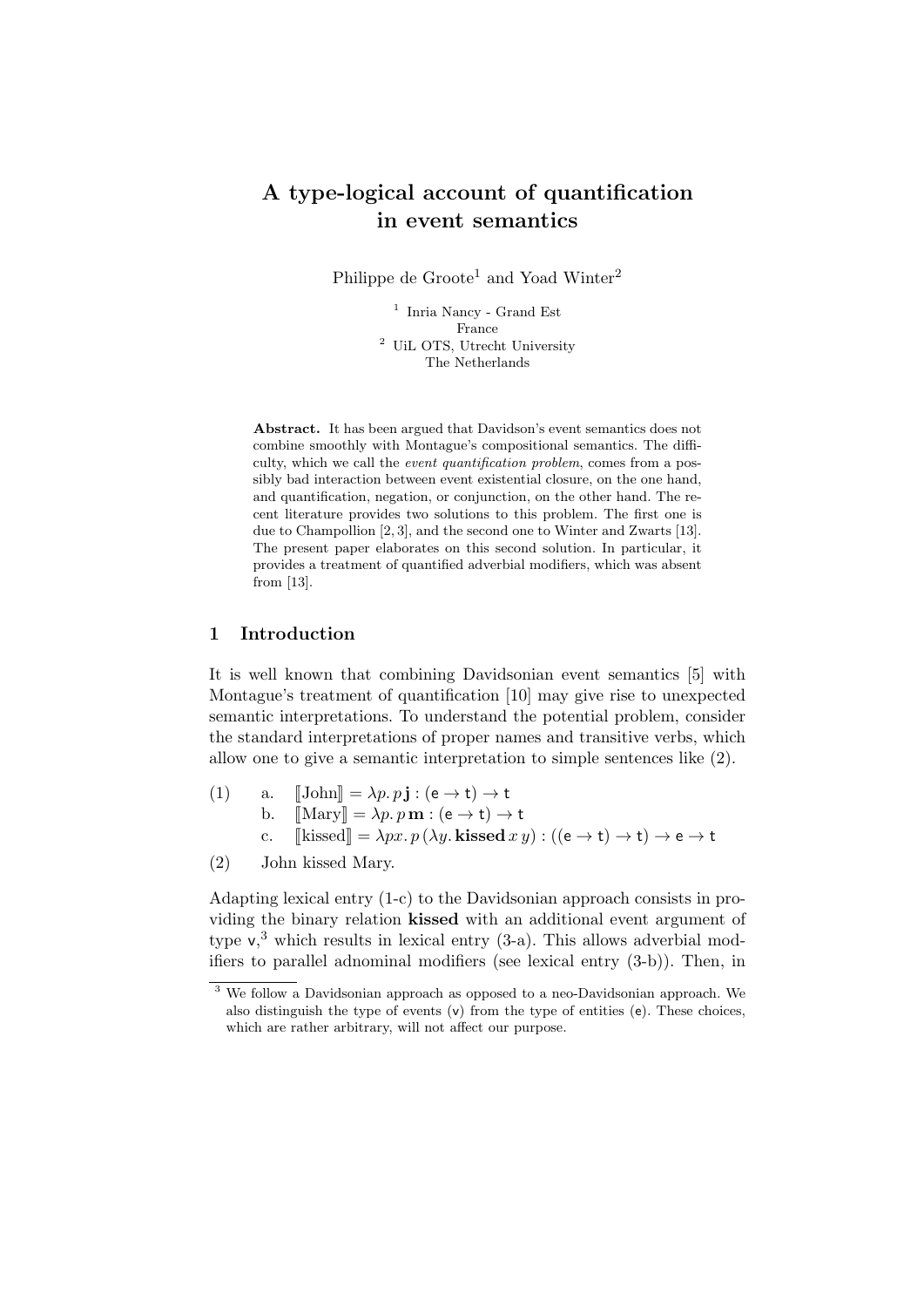order to interpret a sentence as a truth value rather than as a set of events, one has to apply an existential closure operator (3-c).

(3) a. [kissed] = 
$$
\lambda pxe. p(\lambda y. \text{kissed } e x y)
$$
 :  
\n
$$
((e \rightarrow t) \rightarrow t) \rightarrow e \rightarrow v \rightarrow t
$$
\nb. [passionately] =  $\lambda pe. (pe) \land (\text{passionate } e) : (v \rightarrow t) \rightarrow v \rightarrow t$   
\nc. E-CLOS =  $\lambda p. \exists e. pe : (v \rightarrow t) \rightarrow t$ 

Using the above apparatus, we obtain the semantic interpretation of sentence (4) by computing the value of expression (5), which results in formula (6).

- (4) John kissed Mary passionately.
- (5)  $\llbracket$  John $\llbracket (\lambda x. \text{E-CLOS} (\llbracket \text{passionately} \rrbracket (\llbracket \text{kissed} \rrbracket \llbracket \text{Mary} \rrbracket x)))$

(6) 
$$
\exists e.
$$
 (kissed  $e$ **jm**)  $\land$  (passionate  $e$ )

Consider now sentence (7), which includes a quantified noun phrase.

(7) John kissed every girl.

The standard interpretation of this quantified noun phrase is based on the following lexical interpretations:

(8) a. 
$$
[\text{girl}] = \lambda x. \text{girl } x : e \to t
$$
  
b.  $[\text{every}] = \lambda pq. \forall x. (px) \to (qx) : (e \to t) \to (e \to t) \to t$ 

Then, using expression (9) to compute the semantic interpretation of sentence (7) results in a counterintuitive interpretation (formula (10)).

- (9)  $\left[\text{John}\right](\lambda x. \text{E-CLOS}(\text{[kissed}]\left(\text{[every} \right) \text{[girl]}) x))$
- (10)  $\exists e. \forall x. (\text{girl } x) \rightarrow (\text{kissed } e \textbf{j } x)$

According to formula (10), there should be a single kissing event involving John and every girl. This requirement appears because the existential closure operator takes wide scope over the universally quantified noun phrase. The problem with this analysis becomes more apparent when we consider the interaction of events with quantifiers that are not upwardmonotone, as in the following sentences.

- (11) a. John kissed no girl.
	- b. John kissed less than five girls.
	- c. John kissed exactly one girl.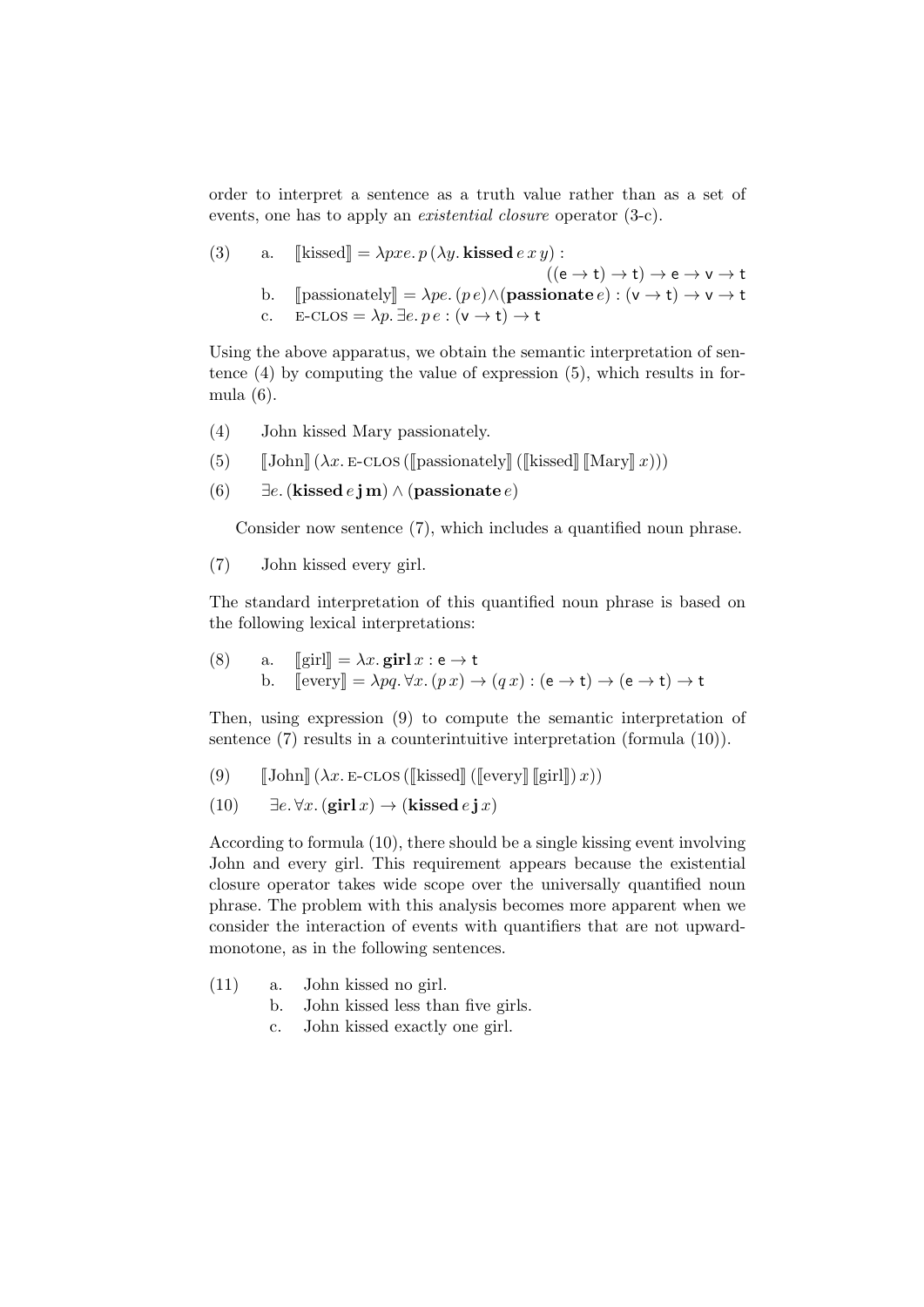Consider the standard lexical interpretation of the no quantifier, together with a semantic analysis akin to expression (9).

(12) a. 
$$
[\text{no}] = \lambda pq \cdot \forall x \cdot (px) \rightarrow \neg(qx) : (e \rightarrow t) \rightarrow (e \rightarrow t) \rightarrow t
$$
  
b.  $[\text{John}] (\lambda x. \text{E-CLOS} ([kissed] ([no] [girl]) x))$ 

This leads to the following problematic interpretation:

(13) 
$$
\exists e. \forall x. (\text{girl } x) \rightarrow \neg(\text{kissed } e \textbf{j } x)
$$

According to formula (13), sentence (11-a) would be true if John kissed a girl, but there is another event where John did not kiss any girl. Indeed, since in the latter event John kissed no girl, the sentence might be incorrectly analyzed as true in this situation. The same kind of problem can also be shown with sentences (11-b) and (11-c).

A similar problem may arise with negation.

- (14) a. John did not kiss Mary. b.  $[\text{not}] = \lambda px \cdot \neg (px) : (\mathsf{e} \to \mathsf{t}) \to \mathsf{e} \to \mathsf{t}$ <br>c.  $[\text{John}] (\text{not}] (\lambda x. \text{E-CLOS} (\text{[kissed]} \text{[M])})$ c.  $[\![John]\!]([\![not]\!](\lambda x. \mathsf{E}\text{-}\mathrm{C}\mathrm{L}\mathrm{O}\mathrm{S}([\![\mathrm{k}\mathrm{l}\mathrm{s}\mathrm{sed}]\!](\![\mathrm{Mary}]\!](x)))$ <br>d.  $\neg(\exists e. \mathbf{k}\mathrm{i}\mathrm{s}\mathrm{s}\mathrm{ed} e \mathrm{i}\mathrm{m})$  $\neg \left( \exists e. \mathbf{k} \mathbf{is} \mathbf{sed} e \mathbf{jm} \right)$ e. E-CLOS (λe. [John] ([not] (λx. [kissed] [Mary]  $x e$ )))<br>f.  $\exists e. \neg$ (kissed  $e$  i m)
	- ∃e. ¬(kissed e j m)

Using a standard interpretation of negation (lexical entry (14-b)), expression (14-c) leads to a correct semantic interpretation of sentence (14-a), namely, formula (14-d). There is, however, another possible analysis of sentence (14-a), which is expressed by expression (14-e). This leads to formula (14-f), where the existential quantifier over events takes scope over negation. According to this fallacious interpretation, sentence (14-a) might be true in a situation where John kissed Mary, provided there is another event where he did not kissed Mary.

Besides quantification and negation, conjunction is also known to interact badly with event existential closure. Consider the following sentence, whose interpretation is meant to be distributive:

(15) John kissed Mary and [then] Sue.

The standard interpretation of distributive coordination is given by the following lexical entry:

(16) 
$$
[\text{and}] = \lambda pqr. (pr) \land (qr) : ((e \rightarrow t) \rightarrow t) \rightarrow ((e \rightarrow t) \rightarrow t) \rightarrow (e \rightarrow t) \rightarrow t
$$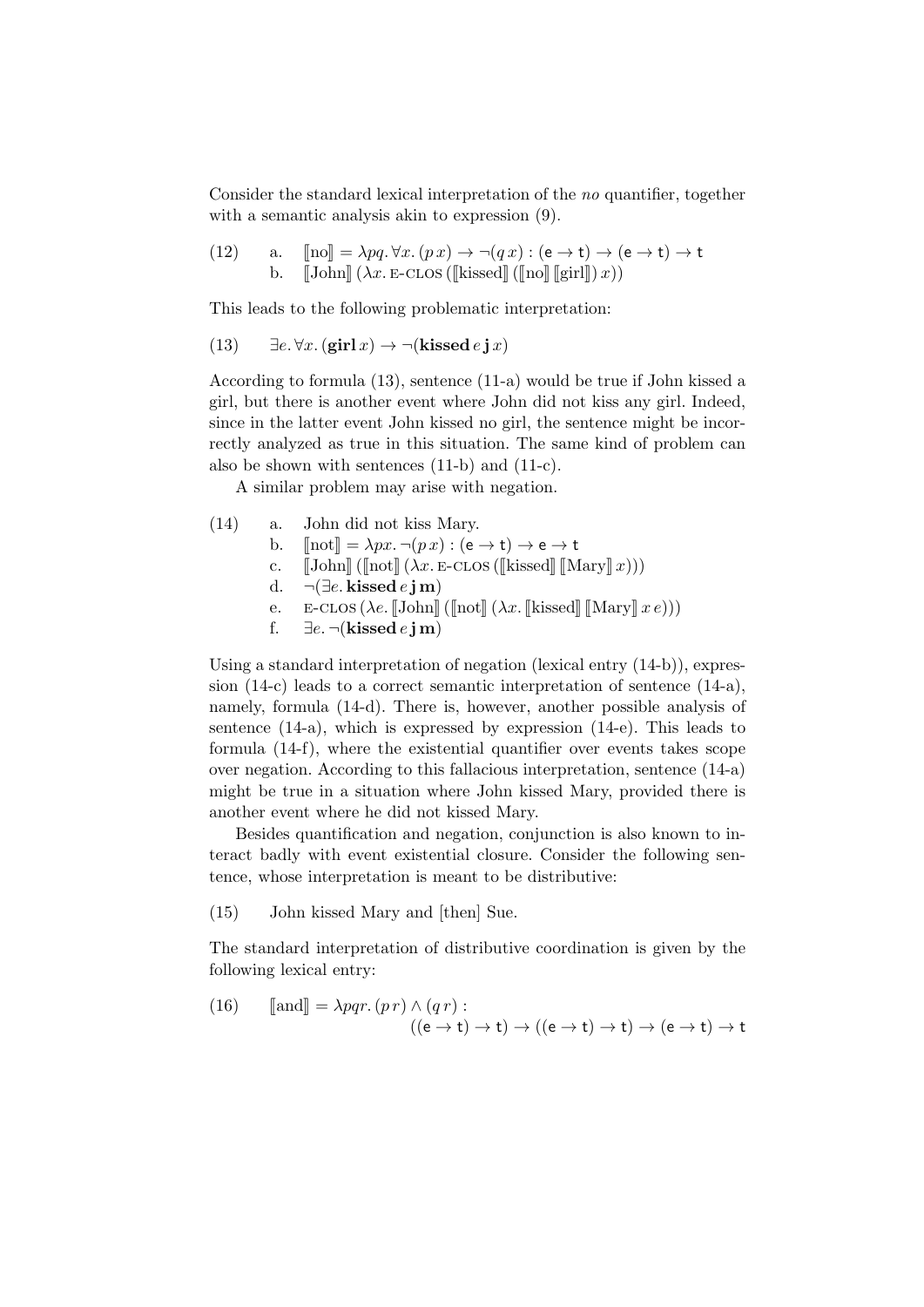Nevertheless, the semantic analysis given by expression (17-a) yields an interpretation (formula (17-b)) akin to a collective reading. According to this problematic interpretation, Mary and Sue would be the patients of the same kissing event.

(17) a.  $\llbracket \text{John} \rrbracket (\lambda x. \text{E-CLOS} (\llbracket \text{kissed} \rrbracket (\llbracket \text{and} \rrbracket \llbracket \text{Mary} \rrbracket (\llbracket \text{Sue} \rrbracket) x))$ <br>b.  $\exists e. (\text{kissed } e \textbf{i} \textbf{m}) \wedge (\text{kissed } e \textbf{i} \textbf{s})$ ∃e. (kissed e j m) ∧ (kissed e j s)

To obtain the right interpretations of sentences like (7), (11-a)-(11-c), (14-a), and (15), the event existential closure operator need to take narrow scope. For sentence (7), this is illustrated by expression (18), which is interpreted as in formula (19).

- (18)  $\mathbb{J}\text{John}(\lambda x. \mathbb{E}\text{every} \mathbb{E}\text{int}(\lambda y. \mathbb{E}\text{-}\text{CLOS}(\mathbb{E}\text{lisesed} \mathbb{E}(\lambda p. p y) x)))$
- (19)  $\forall x.$  (girl  $x$ )  $\rightarrow$  ( $\exists e.$  kissed  $e \textbf{j} x$ )

In many works, expressions such as  $(18)$  result from some covert movement operation. This explains why most approaches that combine event semantics and quantification either rely on syntactic devices that control the scope of the quantifiers [9], or depart significantly from standard assumptions in compositional semantics [1, 8]. Following Champollion [2, 3] and Winter and Zwarts [13], we see this enrichment of standard systems as problematic. Accordingly, we refer to the problem of combining standard compositional semantics and event semantics as the event quantification problem.

### 2 Two solutions to the event quantification problem

The recent literature provides two solutions to the event quantification problem. The first one is due to Champollion [2, 3]. It consists in interpreting sentences as generalized quantifiers over events  $((v \rightarrow t) \rightarrow t)$ rather than as sets of events ( $v \rightarrow t$ ). This allows the existential closure to occur at the lexical level. Accordingly, the lexical entries in (3) are adapted as follows.

(20) a. [kissed] = 
$$
\lambda pxf
$$
.  $p(\lambda y. \exists e$ . (kissed  $e xy) \land (fe))$ :  
\n
$$
((e \rightarrow t) \rightarrow t) \rightarrow e \rightarrow (v \rightarrow t) \rightarrow t
$$
\nb. [passionately] =  $\lambda pf$ .  $p(\lambda e. (fe) \land (passionate e))$ :  
\n
$$
((v \rightarrow t) \rightarrow t) \rightarrow (v \rightarrow t) \rightarrow t
$$
\nc.  $\text{CLOS} = \lambda p$ .  $p(\lambda e. \text{ true}) : ((v \rightarrow t) \rightarrow t) \rightarrow t$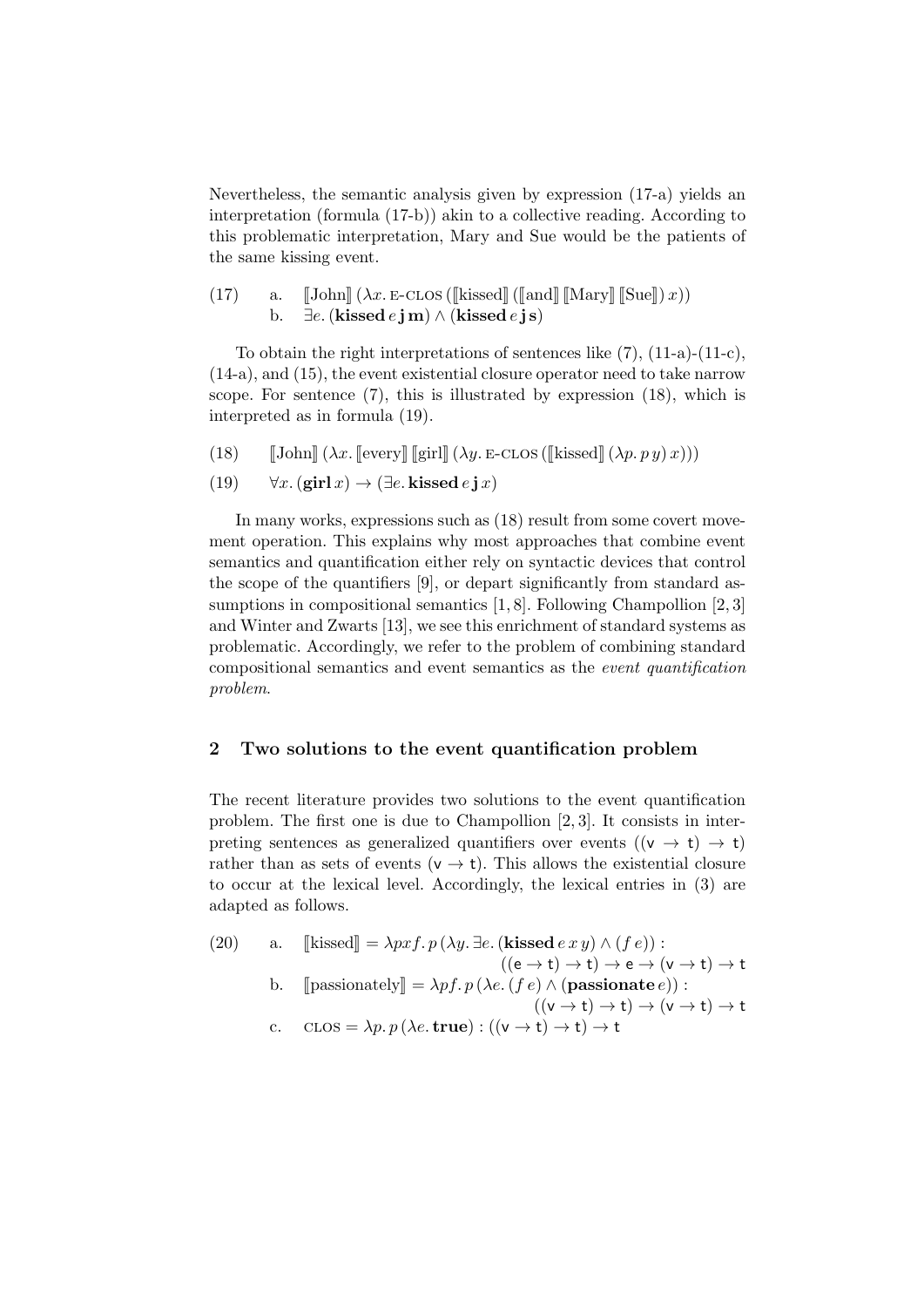The semantic interpretation of sentence (7) is then obtained by computing the value of expression (21). This expression is akin to expression (9). Nevertheless, this time, the computation yields the correct interpretation (formula (19)).

(21)  $\left[\text{John}\right](\lambda x. \text{CLOS}(\text{[kissed]}\left(\text{[every]}\right[\text{[girl]}\left(x\right)))$ 

The second solution, which is due to Winter and Zwarts [13], is expressed in the framework of Abstract Categorial Grammar [7]. It takes advantage of the so-called tectogrammatic level [4] for the treatment of scope interactions. Following the type-logical tradition, Winter and Zwarts distinguish, at the abstract syntactic level, the category of noun phrases, NP, from the category of quantified noun phrases,  $(NP \rightarrow S) \rightarrow S$ . They also distinguish the category  $S$  of sentences interpreted as truth values  $(t)$ from the category V of sentences interpreted as sets of events  $(v \rightarrow t)$ .<sup>4</sup> This results in abstract syntactic structures specified by a signature akin to the following one.

 $(22)$  a. JOHN : NP  $b.$  GIRL :  $N$ c. KISSED :  $NP \rightarrow NP \rightarrow V$ d. EVERY :  $N \rightarrow (NP \rightarrow S) \rightarrow S$ e. PASSIONATELY :  $V \rightarrow V$ f. E-CLOS :  $V \rightarrow S$ 

This signature comes with a lexicon that specifies the surface realization of the abstract syntactic structures:

(23) a. JOHN :=  $John$ b. GIRL :=  $girl$ c. KISSED :=  $\lambda xy. y + kissed + x$ d. EVERY :=  $\lambda x f$ .  $f$  (every + x) e. PASSIONATELY :=  $\lambda x \cdot x + \textit{passionately}$ f.  $E\text{-}\text{CLOS} := \lambda x \cdot x$ 

<sup>4</sup> Following Montague's homomorphism requirement, these two abstract categories should indeed be distinguished since they correspond to different semantic types. The fact that they share the same surface realizations may be considered as a mere contingence. Alternatively, we may relax the homomorphism requirement, e.g. as in [12], who treats indefinite NPs as ambiguous between predicates and quantifiers.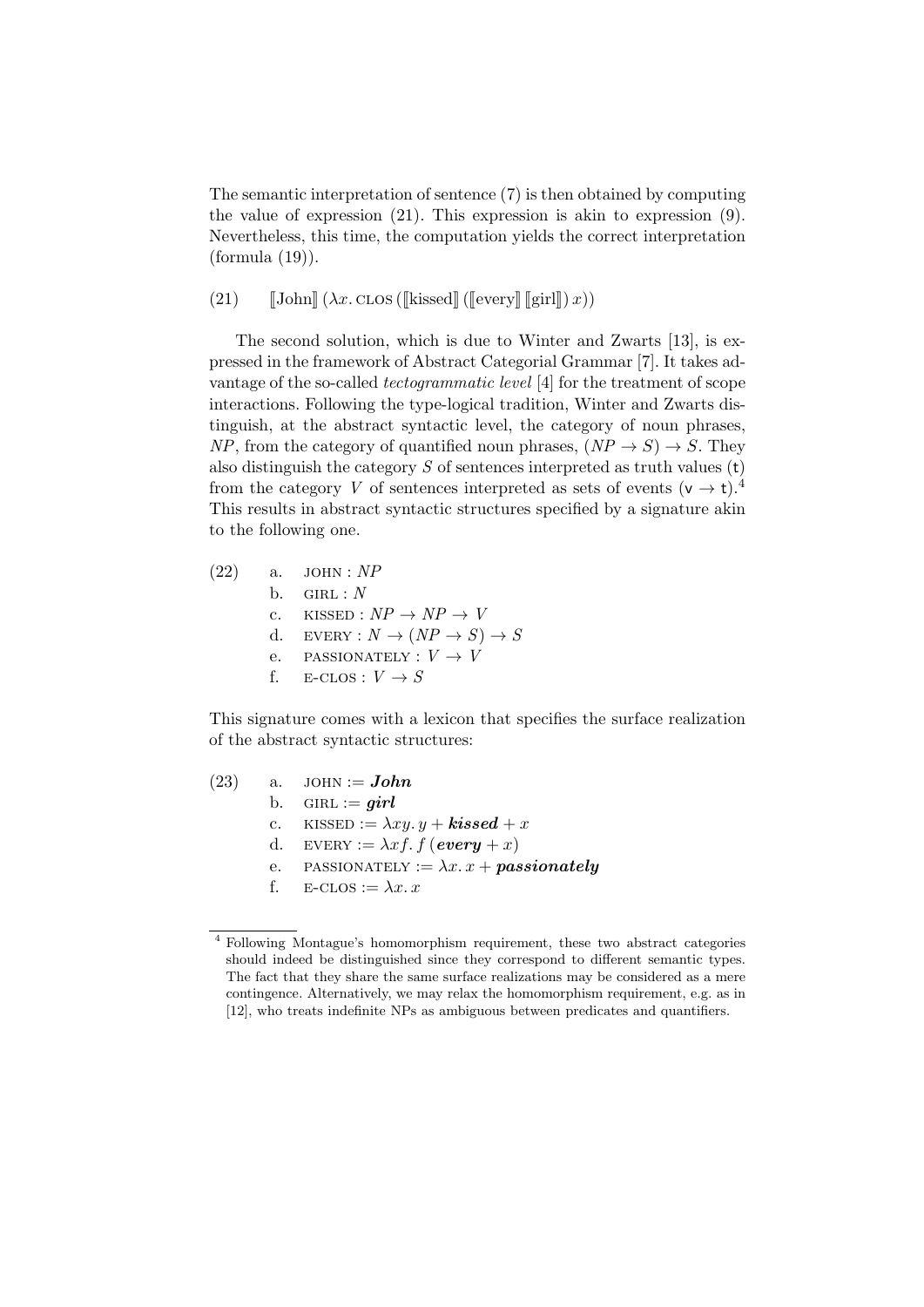In this setting, the only abstract structure corresponding to sentence (7) is the following well-typed expression (whose derivation and surface realization are given in Appendix A).

(24) EVERY GIRL  $(\lambda x. \text{E-CLOS}$  (KISSED x JOHN))

Then, using the semantic interpretation given here below, the evaluation of expression (24) yields the expected result, i.e., formula (19).

(25) a. JOHN := **j** : **e**  
\nb. GIRL := 
$$
\lambda x
$$
. girl  $x : e \rightarrow t$   
\nc. KISSED :=  $\lambda xye$ . kissed  $exy : e \rightarrow e \rightarrow v \rightarrow t$   
\nd. EVERY :=  $\lambda pq \cdot \forall x . (px) \rightarrow (qx) : (e \rightarrow t) \rightarrow (e \rightarrow t) \rightarrow t$   
\ne. PASSIONATELY :=  $\lambda pe. (pe) \land$  (passionale *e*) :  
\n $(v \rightarrow t) \rightarrow (v \rightarrow t)$   
\nf. E-CLOS :=  $\lambda p$ .  $\exists e. pe : (v \rightarrow t) \rightarrow t$ 

Signature  $(22)$  compels the existential closure operator  $(E\text{-}\text{CLOS})$  to take scope below the quantified noun phrase (EVERY GIRL). This is because the abstract syntactic category assigned to EVERY  $(N \to (NP \to S) \to S)$  is given in standard terms of the abstract category  $S$  (interpreted as truthvalues) rather than  $V$  (interpreted as sets of events). Consequently, each of the derived sets of events (i.e., each expression of type  $V$ ) must first be "closed" (i.e., turned into an expression of type  $S$ ) before quantification can apply.

This solution is easily transferable to the cases of negation and conjunction. It suffices to express their abstract categories in term of  $S$ <sup>5</sup>

(26) a. NOT: 
$$
(NP \rightarrow S_o) \rightarrow (NP \rightarrow S)
$$
  
b. AND:  $NP \rightarrow NP \rightarrow (NP \rightarrow S) \rightarrow S)$ 

Thus, boolean negation and conjunction are still treated by using the boolean S-based types, rather than the Davidsonian V -based types.

Unlike Champollion, Winter and Zwarts do not consider the case of quantified adverbial modifiers such as everyday or everywhere. The present paper aims to fill this gap.

<sup>&</sup>lt;sup>5</sup> The reason for distinguishing between type S and type  $S_{\circ}$ , which is merely syntactic, is explained in Appendix B.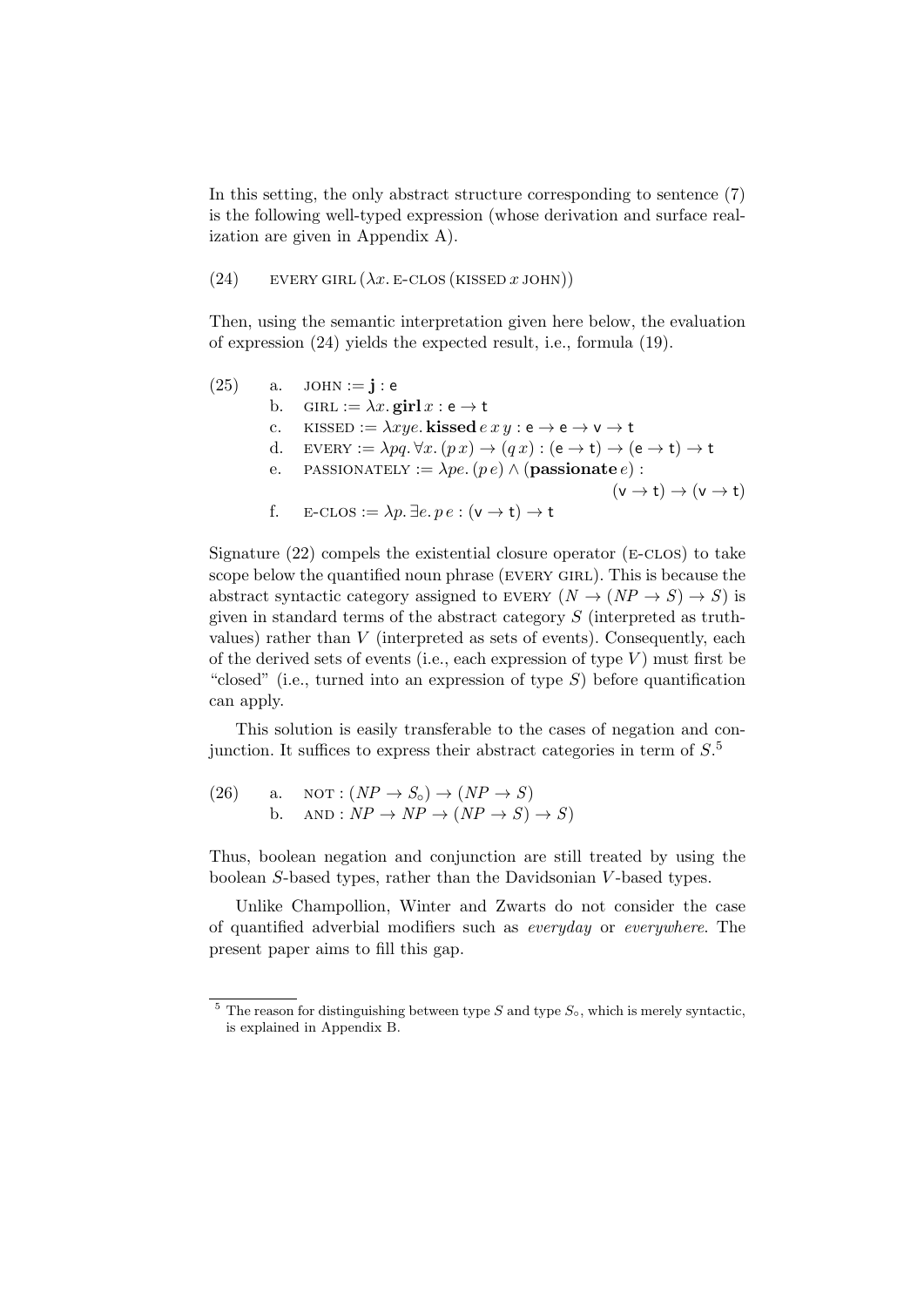### 3 Quantified adverbial modifiers

Consider sentence (27) together with a plausible semantic interpretation (formula (28)).

- (27) John kissed Mary everyday.
- (28)  $\forall x. (\mathbf{day}\, x) \rightarrow (\exists e. (\mathbf{kissed}\, e\, \mathbf{j}\, \mathbf{m}) \wedge (\mathbf{time}\, e\, x))$

In formula (28), the underlined subformulas are derived from the semantic interpretation of everyday. In a compositional setting, this makes it necessary that the lexical semantics of everyday acts both inside and outside of the scope of the existential closure.

The solution to this puzzle is in accordance with the type-logical tradition. It consists in distinguishing the category of adverbial modifiers from the category of quantified adverbial modifiers. Similarly to the treatment of noun phrases, the category of quantified adverbial modifiers is obtained from the category of non-quantified adverbial modifiers by type-shifting. This results in the following type assignment.

(29) 
$$
\text{EVERYDAY}: ((V \to V) \to S) \to S
$$

Then, the abstract structure corresponding to sentence (27) may be expressed as follows.

(30) 
$$
EVERYDAY (\lambda q.E-CLOS (q (KISSED MARY JOHN)))
$$

Finally, using lexical entry (31), one may compute compositionally the interpretation of sentence (27).

(31) 
$$
\text{EVERYDAY} := \lambda q. \forall x. (\text{day } x) \rightarrow (q (\lambda pe. (pe) \land (\text{time } e x))) :
$$

$$
(((v \rightarrow t) \rightarrow (v \rightarrow t)) \rightarrow t) \rightarrow t
$$

It is to be noted that our approach is consistent with the treatment of quantified adverbial prepositional phrases such as in every room. Consider the category and the semantic interpretation assigned to the preposition in.

(32) a. IN: 
$$
NP \rightarrow V \rightarrow V
$$
  
b. IN :=  $\lambda xpe. (pe) \land$  (location *e x*)

We may then derive an abstract structure of the appropriate type, corresponding to the prepositional phrase in every room.

(33) 
$$
\lambda q
$$
. **Every**  $\lambda x. q(\text{IN } x): ((V \to V) \to S) \to S$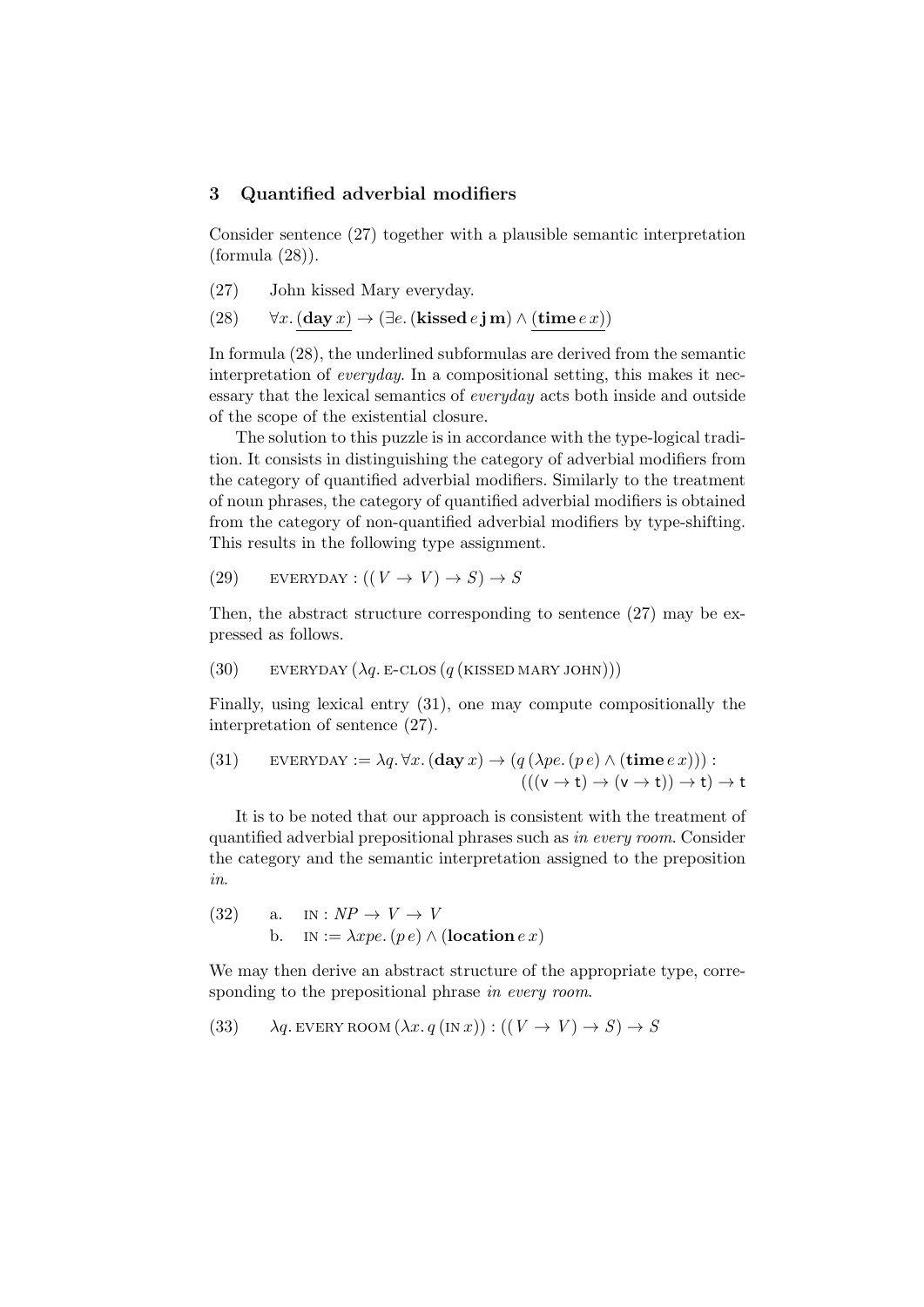We give a toy-grammar that summarizes our approach in appendix B. This grammar allows one to handle examples such as sentence (34).

(34) John did not kiss Mary for one hour.

Sentences such as (34) are known to exhibit a scope ambiguity that yields two different semantic interpretations. In the present case, these two interpretations may be paraphrased as follows.

(35) a. For one hour, it was not the case that John kissed Mary. b. It was not the case that John kissed Mary for one hour.

Using our toy-grammar, these two interpretations may be obtained by computing the semantic interpretations of the two following abstract structures whose surface realization is sentence (34).

(36) a. FOR<sub>o</sub> (ONE HOUR)  
\n(
$$
\lambda q. NOT (\lambda x. E- CLOSo (q (KISSEDo MARK x)))
$$
JOHN)  
\nb. NOT ( $\lambda x. FORoo$  (ONE HOUR)  
\n( $\lambda q. E- CLOSo (q (KISSEDo MARK x))))$ )  
\nJOHN

The abstract constants marked with small circles ( $FOR<sub>o</sub>$ , E-CLOS<sub> $o$ </sub>, KISSED<sub> $o$ </sub>, etc.) involve a syntactic treatment of negation, which avoids ill-formed strings like <sup>∗</sup>John did not kissed Mary. For more details see Appendix B.

We conclude that the ambiguity of sentence  $(34)$ , which is treated in Champollion's system as an ordinary case of scope ambiguity, is similarly treated here, by following an adaptation of the system proposed by Winter and Zwarts.

A final remark has to do with sentences like the following.

(37) John did not kiss Mary deliberately.

This sentence presents an ambiguity similar to the one of sentence (34):

- (38) a. It was deliberate that John did not kiss Mary.
	- b. It was not deliberate that John kissed Mary.

Nevertheless, sentences like (37) cannot be treated like sentence (34) because the adverb is not quantificational. Following Davidson, we assume that adverbs like deliberately, unlike standard manner adverbs, have a modal element to their meaning, and accordingly modify full propositions rather than events. Like Champollion, we believe that the treatment of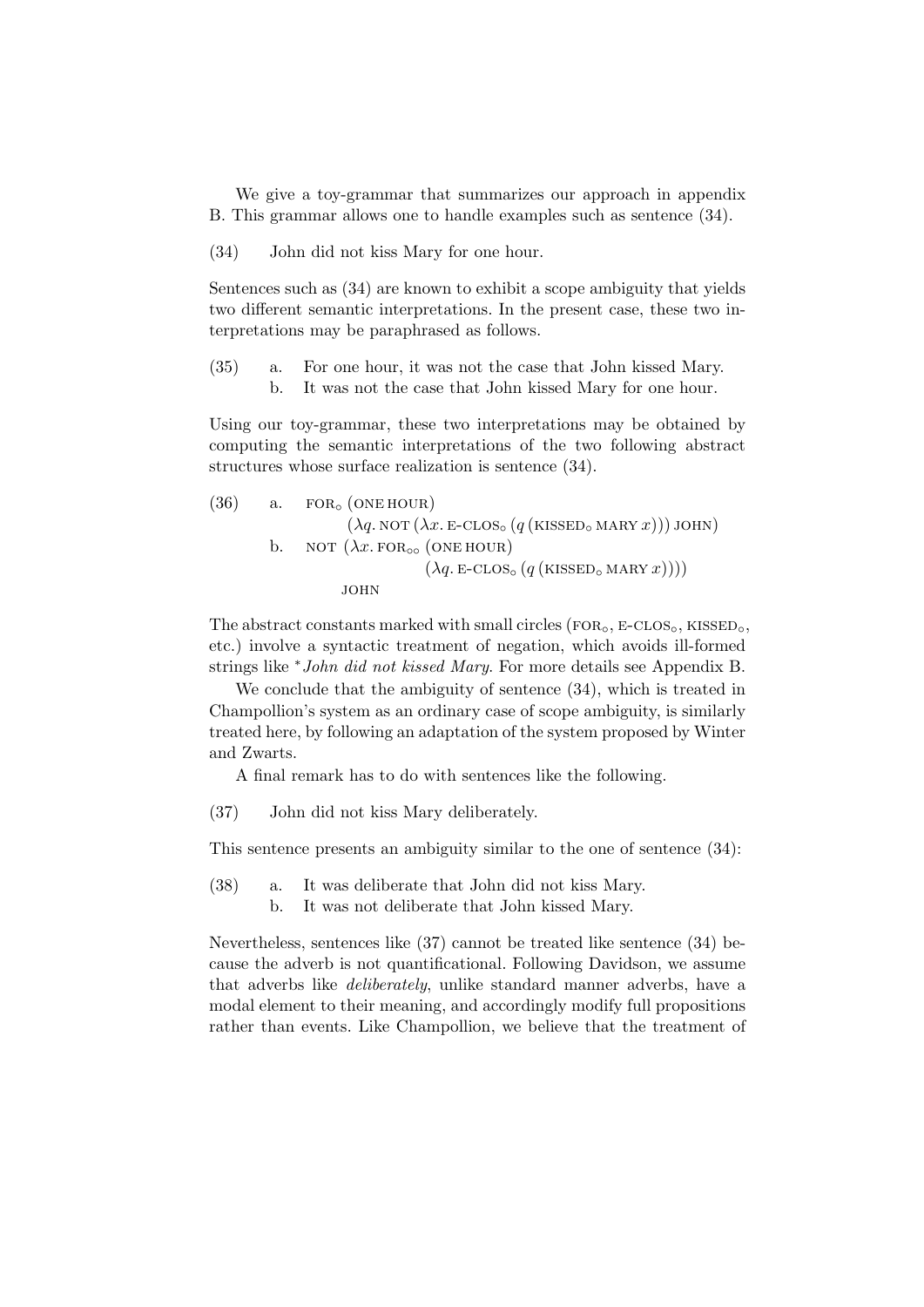modal adverbs and other modal operators is orthogonal to the main tenets of event semantics.

### Acknowledgement

The authors would like to thank Lucas Champollion for fruitful discussions, and the two anonymous referees. The work of the first author was supported by the French agency Agence Nationale de la Recherche (ANR-12-CORD-0004). The work of the second author was supported by a VICI grant 277-80-002 of the Netherlands Organisation for Scientific Research (NWO).

#### References

- 1. D. Beaver and C. Condoravdi. On the logic of verbal modification. In M. Aloni, P. Dekker, and F. Roelofsen, editors, Proceedings of the Sixteenth Amsterdam Colloquium, pages 3–9. University of Amsterdam, 2007.
- 2. L. Champollion. Quantification and negation in event semantics. The Baltic International Yearbook of Cognition, Logic and Communication, Vol. 6, 2010.
- 3. L. Champollion. The interaction of compositional semantics and event semantics. Linguistic  $\&$  Philosophy, To appear.
- 4. H.B. Curry. Some logical aspects of grammatical structure. In R. Jakobson, editor, Studies of Language and its Mathematical Aspects, pages 56–68, Providence, 1961. Proc. of the 12th Symp. Appl. Math..
- 5. D. Davidson. The logical form of action sentences. In N. Rescher, editor, The Logic of Decision and Action, Pittsburgh, 1967. University of Pittsburgh Press. Reprinted in [6].
- 6. D. Davidson. Essays on Actions and Events. Clarendon Press, London, 1980.
- 7. Ph. de Groote. Towards abstract categorial grammars. In Association for Computational Linguistics, 39th Annual Meeting and 10th Conference of the European Chapter, Proceedings of the Conference, pages 148–155, 2001.
- 8. M. Krifka. Nominal reference, temporal constitution and quantification in event semantics. In R. Bartsch, J. van Benthem, and P. van Emde Boas, editors, Semantics and Contextual Expression, pages 75–115. Foris, Dordrecht, 1989.
- 9. F. Landman. Events and Plurality: The Jerusalem Lectures. Kluwer Academic Publishers, 2000.
- 10. R. Montague. The proper treatment of quantification in ordinary english. In J. Hintikka, J. Moravcsik, and P. Suppes, editors, Approaches to natural language: proceedings of the 1970 Stanford workshop on Grammar and Semantics, Dordrecht, 1973. Reidel. Reprinted in [11].
- 11. R. Montague. Formal Philosophy: selected papers of Richard Montague, edited and with an introduction by Richmond Thomason. Yale University Press, 1974.
- 12. B. Partee. Noun phrase interpretation and type shifting principles. In J. Groenendijk, D. de Jong, and M. Stokhof, editors, Studies in Discourse Representation Theories and the Theory of Generalized Quantifiers. Foris, Dordrecht, 1987.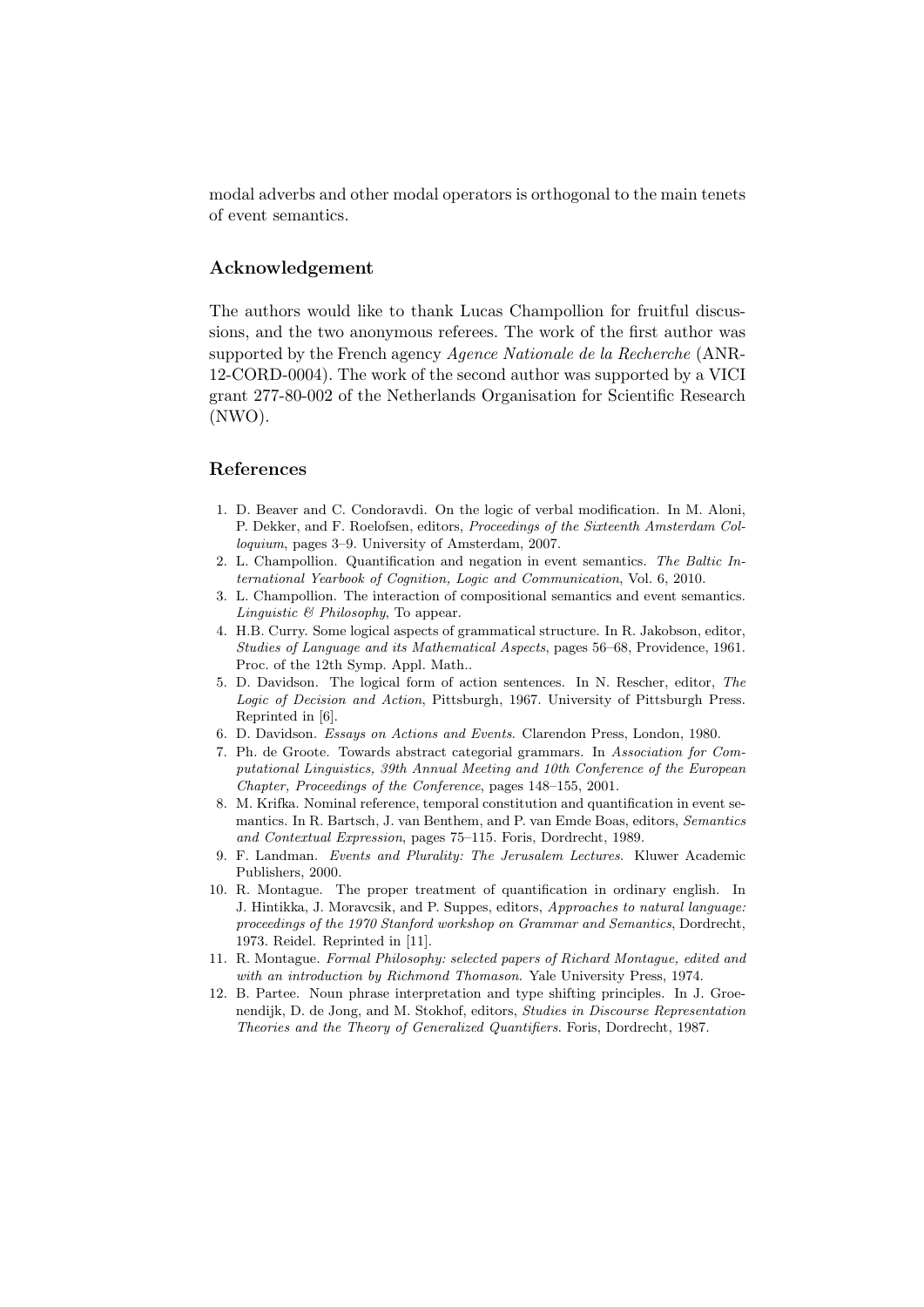13. Y. Winter and J. Zwarts. Event semantics and Abstract Categorial Grammar. In M. Kanazawa, A. Kornai, M. Kracht, and H. Seki, editors, Proceedings of Mathematics of Language, MOL12, volume 6878 of Lecture Notes in Artificial Intelligence, LNAI, pages 174–191, Berlin, 2011. Springer-Verlag.

## Appendix A

Derivation of expression (24):

 $\vdash$  EVERY :  $N \to (NP \to S) \to S$   $\vdash$  GIRL : N  $\overline{F \text{ EVERY GIRL}: (NP \rightarrow S) \rightarrow S}$  (1)

 $\vdash$  KISSED :  $NP \rightarrow NP \rightarrow V$   $x : NP \vdash x : NP$  $x : NP \vdash$  KISSED  $x : NP \rightarrow V$   $\vdash$  JOHN : NP  $\frac{x \cdot N I \rightarrow V}{x \cdot NP \vdash$  KISSED x JOHN :  $V$  (2)

$$
\frac{\vdash E\text{-CLOS}: V \to S \qquad x: NP \vdash \text{KISSED } x \text{ JOHN}: V}{x: NP \vdash E\text{-CLOS (KISSED } x \text{ JOHN}): S} \qquad \frac{x: NP \vdash E\text{-CLOS (KISSED } x \text{ JOHN}): S}{\vdash \lambda x. E\text{-CLOS (KISSED } x \text{ JOHN}): NP \to S} \qquad ^{(3)}
$$

: (1)  $\frac{1}{2}$  $\vdash$  EVERY GIRL :  $(NP \rightarrow S) \rightarrow S$  $\vdots$  (3)  $\vdash \lambda x.$  E-CLOS (KISSED x JOHN) :  $NP \rightarrow S$  $\vdash$  every girl  $(\lambda x.$  e-clos (kissed x john)) : S

Surface realization of expression (24):

EVERY GIRL  $(\lambda x.$  E-CLOS (KISSED x JOHN))  $= (\lambda x f. f (every + x))$  GIRL  $(\lambda x. E\text{-CLOS}$  (KISSED x JOHN))  $= (\lambda f. f (every + GIRL)) (\lambda x. E-CLOS (KISSED x JOHN))$  $=(\lambda x. \text{E-CLOS}(\text{KISSED }x \text{ JOHN}))(\text{every} + \text{GIRL})$  $=$  E-CLOS (KISSED (every + GIRL) JOHN)  $=(\lambda x. x)$  (KISSED (every + GIRL) JOHN)  $=$  kissed (every + girl) john  $=(\lambda xy. y + kiss + x)$  (every + GIRL) JOHN  $=(\lambda y. y + \textbf{kiss} + \textbf{every} + \textbf{GIRL})$  john  $=$  JOHN +  $kiss + every + \text{GIRL}$  $= john + kiss + every + \text{GIRL}$ 

 $= john + kiss + every + girl$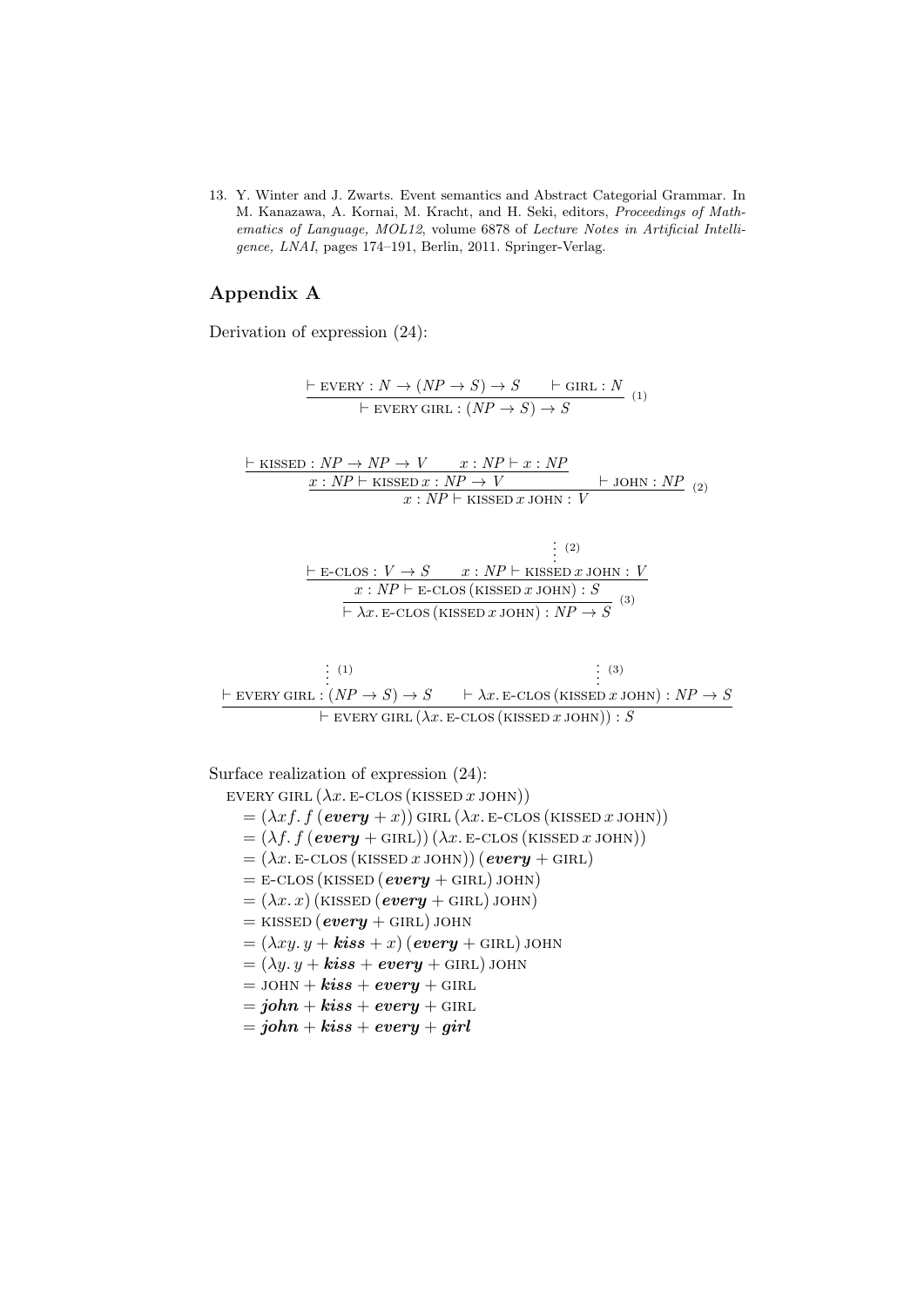# Appendix B

This appendix presents a toy grammar that covers the several examples that are under discussion in the course of the paper. It mainly consists of three parts:

- a set of abstract syntactic structures, specified by means of a higherorder signature;
- a surface realization of the abstract structures, specified by means of a homomorphic translation of the signature;
- a semantic interpretation of the abstract structures, specified by means of another homomorphic translation;

### B.1 Abstract Syntax

The signature specifying the abstract syntactic structures is given in Table 1. It uses a type system built upon the following set of atomic syntactic categories:

- $\circ$  N, the category of nouns;
- $\circ$   $N_u$ , the category of nouns that name units of measurement;
- NP, the category of noun phrases;
- $\circ$  NP<sub>T</sub>, the category of noun phrases that denote time intervals;
- $\circ$  S and  $S_{\circ}$ , the category of *sentences* (positive and negative);
- $\circ$  V and  $V_{\circ}$ , the category of "open" sentences (positive and negative).

The reason for distinguishing between the categories of positive and negative (open) sentences is merely syntactic. Without such a distinction, the surface realization of a negative expression such as:

not (kissed mary) john

would be:

<sup>∗</sup>John did not kissed Mary

Without this distinction, it would also be possible to iterate negation. This would allow the following ungrammatical sentences to be generated:

> <sup>∗</sup>John did not did not kiss Mary <sup>∗</sup>John did not did not did not kiss Mary

. . .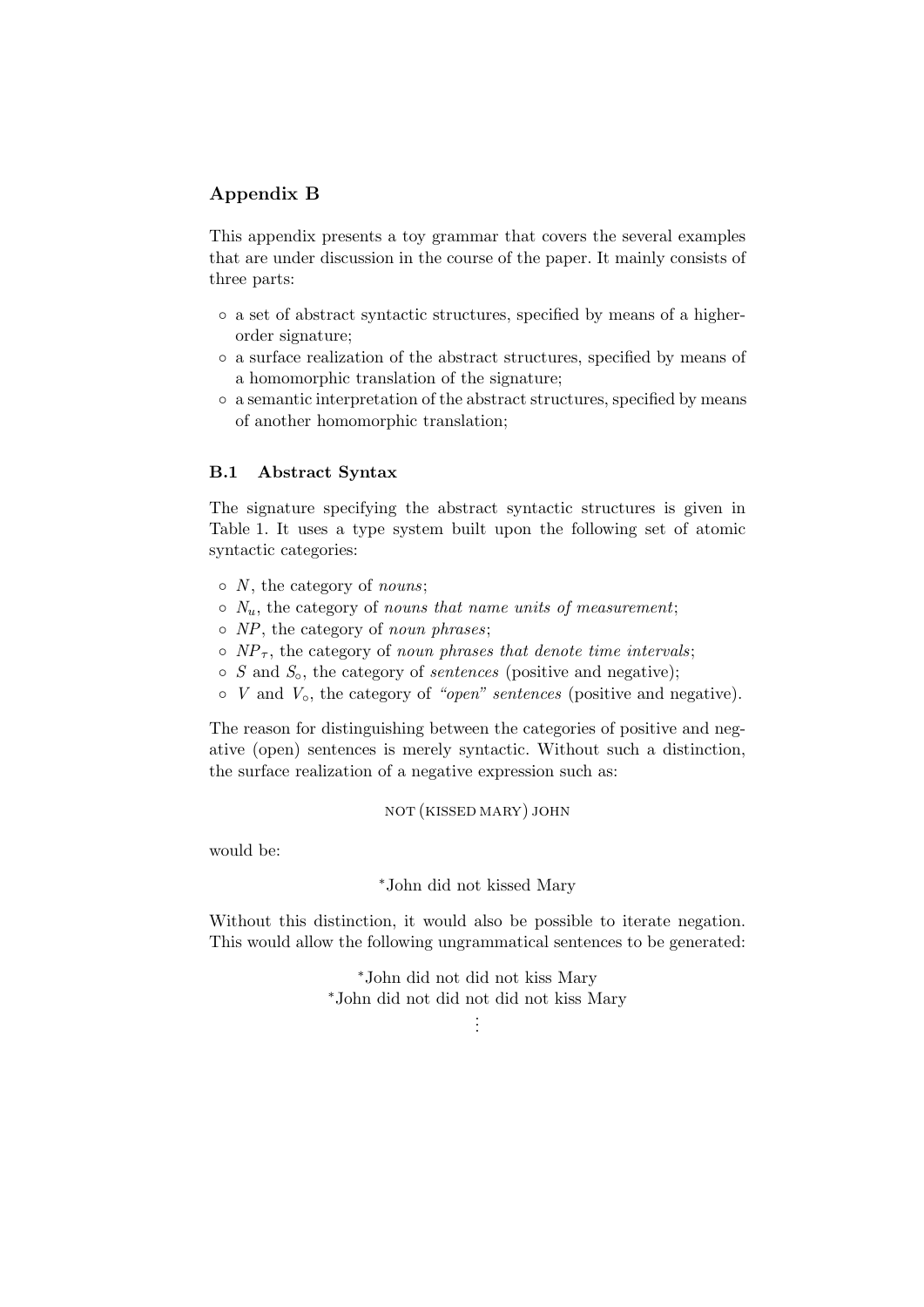

Table 1

### B.2 Surface Realization

The surface realization of the abstract syntactic structures is given in table 2. This realization is such that every abstract term of an atomic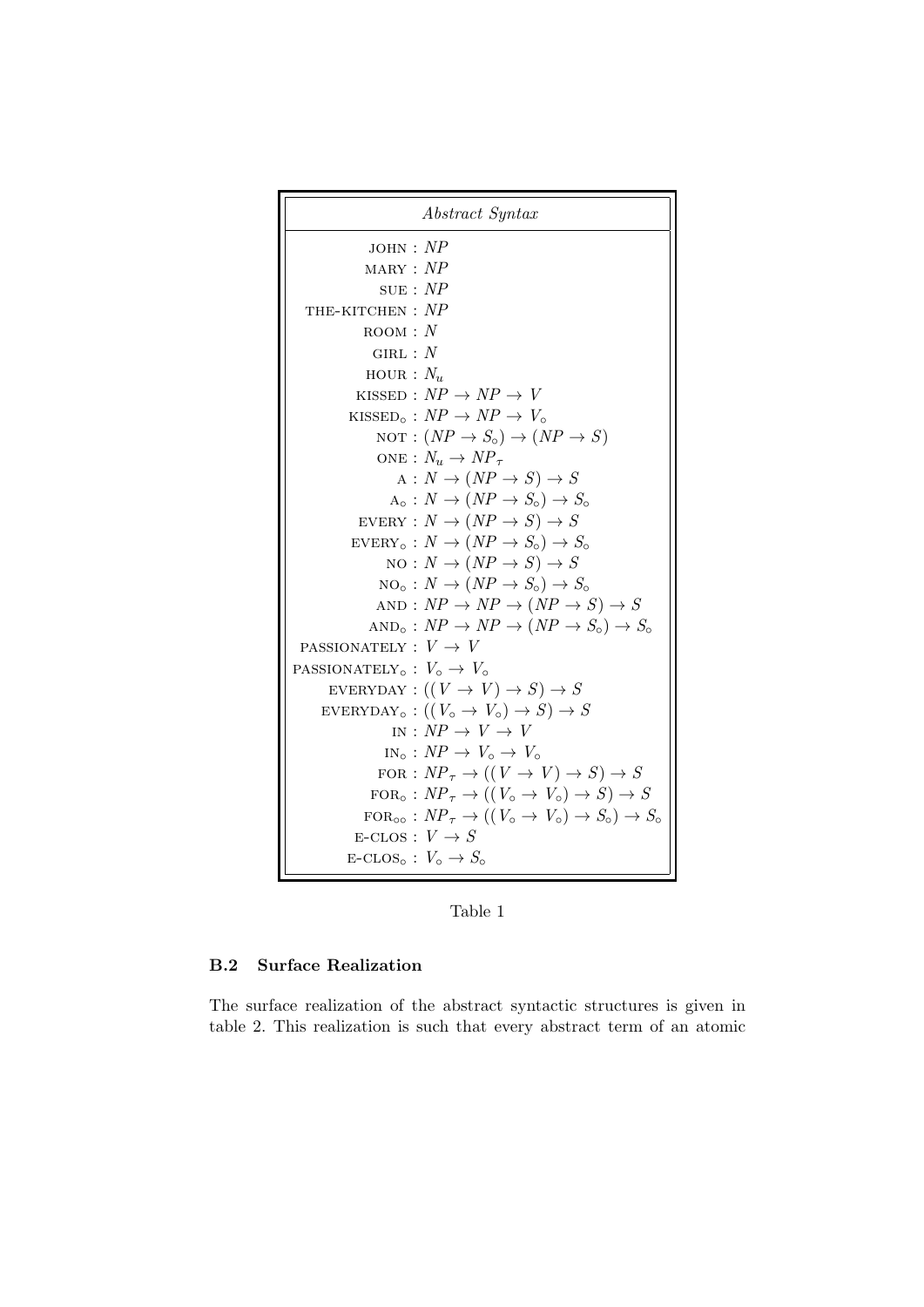type is interpreted as a string. Accordingly, abstract terms of a functional type are interpreted as functions acting on strings.

| <i>Surface Realization</i>                                                                      |
|-------------------------------------------------------------------------------------------------|
| $JOHN := John$                                                                                  |
| $\text{MARY} := \textit{Mary}$                                                                  |
| SUE $:=$ Sue                                                                                    |
| THE-KITCHEN := $the + kitchen$                                                                  |
| $_{\rm ROM} :=$ <i>room</i> .                                                                   |
| GIRL := $girl$                                                                                  |
| $H所 = hour$                                                                                     |
| KISSED := $\lambda xy. y + kissed + x$                                                          |
| KISSED <sub>0</sub> := $\lambda xy. y + kiss + x$                                               |
| NOT := $\lambda fx.x + did + not + (f \epsilon)$                                                |
| ONE := $\lambda x.$ one + x                                                                     |
| A, $A_0 := \lambda x f$ , $f(\boldsymbol{a} + x)$                                               |
| EVERY, EVERY <sub>o</sub> := $\lambda x f. f (every + x)$                                       |
| NO, NO <sub>o</sub> := $\lambda x f$ . $f$ (no + x)                                             |
| AND, AND <sub>o</sub> := $\lambda xyf$ . $f(x +$ <b>and</b> + y)                                |
| PASSIONATELY, PASSIONATELY <sub>o</sub> := $\lambda x \cdot x + \textit{passionately}$          |
| EVERYDAY, EVERYDAY <sub>o</sub> := $\lambda f$ . $f$ ( $\lambda x$ . $x$ + everyday)            |
| IN, IN <sub>o</sub> := $\lambda xy. y + in + x$                                                 |
| FOR, FOR <sub>o</sub> , FOR <sub>oo</sub> := $\lambda x f$ . $f(\lambda x. y +$ <b>for</b> + x) |
| E-CLOS, E-CLOS <sub>o</sub> := $\lambda x$ . x                                                  |

Table 2

### B.2 Semantic interpretation

The semantic interpretation of the abstract syntactic categories is given in Table 3. Besides the usual semantic types e and t, we also use v, i, and n. These stand for the semantic types of events, time intervals, and scalar quantities, respectively.

The semantic interpretation of the abstract constants is then given in Table 5. This interpretation makes use of the non-logical constants given in Table 4.